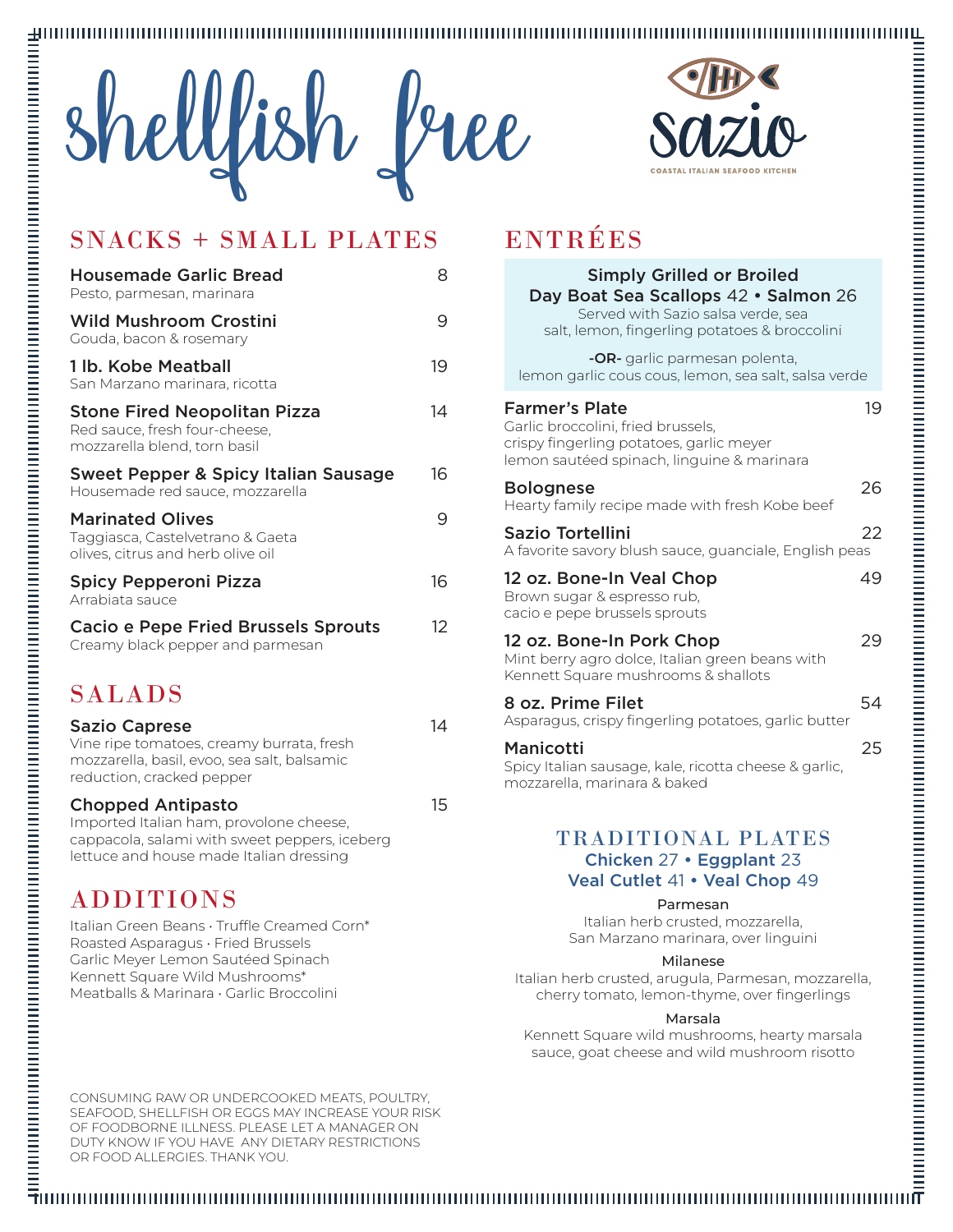## 





## SNACKS + SMALL PLATES

| <b>Oysters on the Half Shell</b><br>Daily selection, mignonette, cocktail, lemon<br>(half dozen or full dozen) | 17/30 | Choppe<br>Imported<br>cappacola                           |
|----------------------------------------------------------------------------------------------------------------|-------|-----------------------------------------------------------|
| <b>Cast Iron 'Scorched' Calamari</b><br>House marinade, spicy arrabiata<br>sauce, grilled garlic bread         | 15    | lettuce ar<br><b>Marinat</b><br>Taggiasca<br>olives, citi |
| <b>Charred Octopus</b><br>Spanish octopus, roasted fingerling<br>potatoes, chimichurri                         | 19    |                                                           |

## **Chopped Antipasto**

Italian ham, provolone cheese, a, salami with sweet peppers, iceberg nd house made Italian dressing

a, Castelvetrano & Gaeta rus and herb olive oil

## ENTRÉES

## Simply Grilled or Broiled Day Boat Sea Scallops 42 • Salmon 26

Served with Sazio salsa verde, sea salt, lemon, fingerling potatoes & broccolini

> -OR- lemon garlic cous cous, lemon, sea salt, salsa verde

## Farmer's Plate 19

Garlic broccolini, fried brussels, crispy fingerling potatoes, garlic meyer lemon sautéed spinach, linguine with garlic & oil

### Marsala 41/27

Veal or Chicken, Kennett Square wild mushrooms, hearty marsala sauce, over linguine, choice of one addition

#### 8 oz. Prime Filet 54

Asparagus, crispy fingerling potatoes

## 12 oz. Bone-In Veal Chop 49

Brown sugar & espresso rub, fried brussels sprouts

#### 12 oz. Bone-In Pork Chop 29

Italian green beans with Kennett square mushrooms and shallots

## ADDITIONS

Italian Green Beans • Roasted Asparagus Garlic Meyer Lemon Sautéed Spinach • Crispy Fingerling Potatoes Fried Brussels • Linguini with Garlic & EVOO

CONSUMING RAW OR UNDERCOOKED MEATS, POULTRY, SEAFOOD, SHELLFISH OR EGGS MAY INCREASE YOUR RISK OF FOODBORNE ILLNESS. PLEASE LET A MANAGER ON DUTY KNOW IF YOU HAVE ANY DIETARY RESTRICTIONS OR FOOD ALLERGIES. THANK YOU.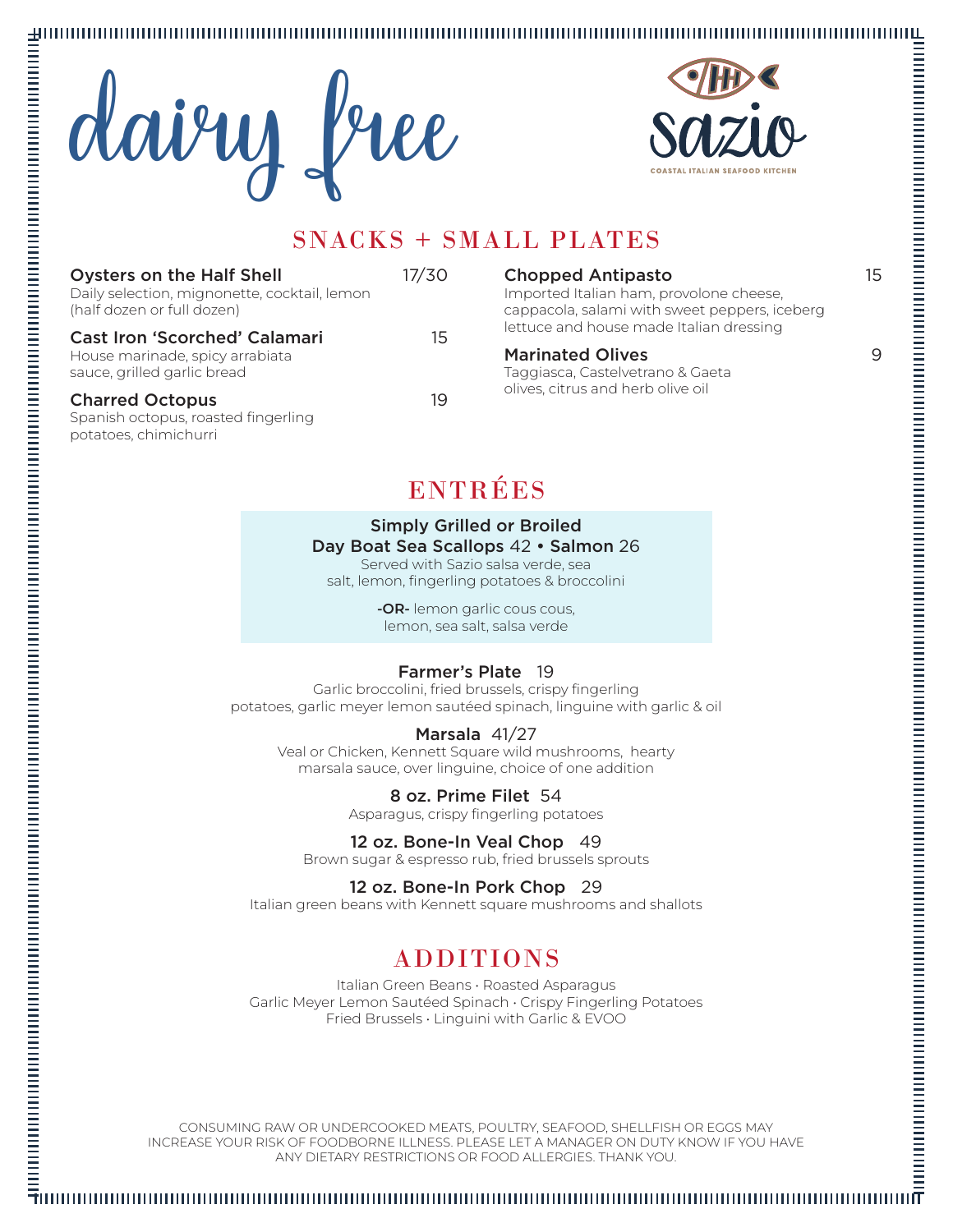



## SNACKS + SMALL PLATES SALADS

| <b>Oysters on the Half Shell</b><br>Daily selection, mignonette, cocktail,<br>lemon (half dozen or full dozen) | 17/30 |
|----------------------------------------------------------------------------------------------------------------|-------|
| <b>Cast Iron 'Scorched' Calamari</b><br>House marinade, spicy arrabiata sauce                                  | 15    |
| <b>Charred Octopus</b><br>Spanish octopus, roasted<br>fingerling potatoes, chimichurri                         | 19    |
| <b>Pan Roasted P.E.I. Mussels</b><br>Spicy Fra Diavolo sauce                                                   | 15    |
| <b>Marinated Olives</b><br>Taggiasca, Castelvetrano & Gaeta<br>olives, citrus and herb olive oil               | 9     |
| <b>Cacio e Pepe Fried Brussels Sprouts</b><br>Creamy black pepper and parmesan                                 | 12    |

Simply Grilled or Broiled Day Boat Sea Scallops 42 · Salmon 26 Served with Sazio salsa verde, sea salt, lemon, fingerling potatoes & broccolini **-OR-** garlic parmesan polenta, lemon garlic cous cous, lemon, sea salt, salsa verde

Farmer's Plate 19

Chicken Parmesan 27

Veal Parmesan 41

Bolognese 26

Linguine & Clams 23

clam broth, crushed red pepper, gluten free penne

crispy fingerling potatoes, garlic meyer lemon sautéed spinach, gluten free penne & marinara

Grilled chicken, mozzarella, San Marzano

San Marzano marinara, gluten free penne

Middle neck clams, garlic wine, herbs,

ENTRÉES

Garlic broccolini, fried brussels,

marinara, gluten free penne

Grilled veal cutlets, mozzarella,

Hearty family recipe made with fresh Kobe beef & gluten free penne

| <b>Sazio Caprese</b><br>Vine ripe tomatoes, creamy burrata,<br>fresh mozzarella, basil, evoo, sea salt,<br>balsamic reduction, cracked pepper                   | 14    |
|-----------------------------------------------------------------------------------------------------------------------------------------------------------------|-------|
| <b>Chopped Antipasto</b><br>Imported Italian ham, provolone cheese,<br>cappacola, salami with sweet peppers, iceberg<br>lettuce and house made Italian dressing | 15    |
| <b>ADDITIONS</b>                                                                                                                                                |       |
| Italian Green Beans · Truffle Creamed Corn*<br>Fried Brussels · Roasted Asparagus<br>Kennett Square Wild Mushrooms*<br>Garlic Meyer Lemon Sautéed Spinach       |       |
|                                                                                                                                                                 |       |
| Jumbo Shrimp Scampi<br>White wine butter, garlic, shallot,<br>spinach, crushed red pepper, fresh herbs,<br>parmesan, gluten free penne                          | 28    |
| <b>Shrimp Fra Diavolo</b><br>Jumbo shrimp tossed in spicy fra diavolo<br>sauce & gluten free penne, parmesan                                                    | 29    |
| Cioppino<br>Mussels, shrimp, clams & peas in a<br>tomato broth over gluten free penne                                                                           | 32    |
| Marsala<br>Veal or Chicken, Kennett Square wild mushrooms,<br>hearty marsala sauce, over gluten free penne                                                      | 41/27 |
| 12 oz. Bone-In Veal Chop<br>Brown sugar & espresso rub.<br>cacio e pepe brussels sprouts                                                                        | 49    |
| 12 oz. Bone-In Pork Chop<br>Mint berry agro dolce, Italian green beans with<br>Kennett square mushrooms and shallots                                            | 29    |

Asparagus, crispy fingerling potatoes, garlic butter

CONSUMING RAW OR UNDERCOOKED MEATS, POULTRY, SEAFOOD, SHELLFISH OR EGGS MAY INCREASE YOUR RISK OF FOODBORNE ILLNESS. PLEASE LET A MANAGER ON DUTY KNOW IF YOU HAVE ANY DIETARY RESTRICTIONS OR FOOD ALLERGIES. THANK YOU.

8 oz. Prime Filet 54

# $\overline{\tau}$ ונות התחתונות התחתונות התחתונות התחתונות התחתונות התחתונות התחתונות התחתונות התחתונות התחתונות התחת